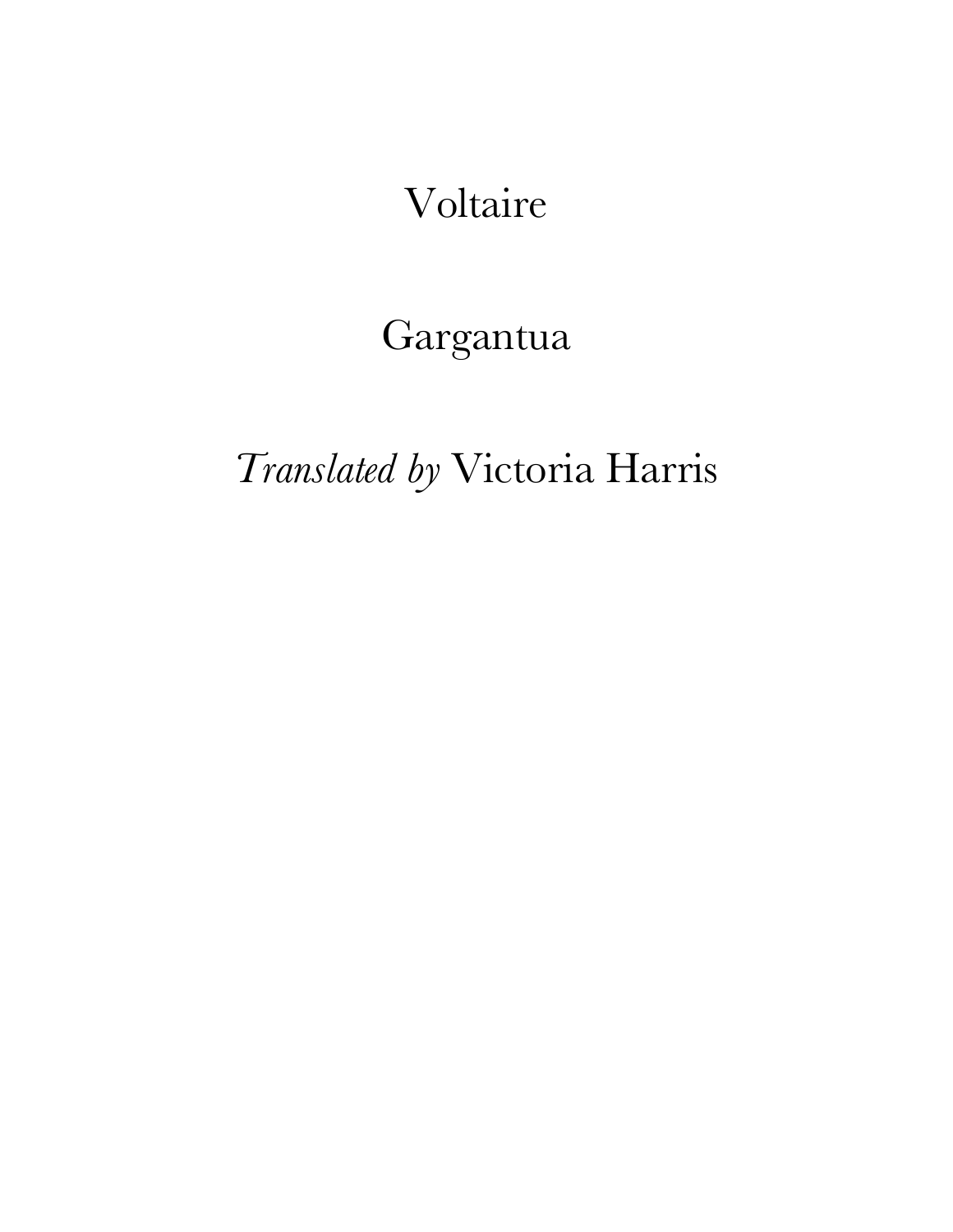## GARGANTUA

If ever there has been a well-founded reputation, it is that of Gargantua. Nonetheless, there are in this philosophical and critical century some foolhardy souls who have dared to deny the prodigious feats of that great man, and who have taken their Pyrrhonian scepticism so far as to doubt that he ever existed.

How can it be, they say, that there existed in the sixteenth century a hero about whom no contemporary – not Saint Ignatius, not Cardinal Cajetan, <sup>1</sup> not Galileo, not Guicciardini2 – ever uttered a word, or about whom there is not so much as a mention in the Registers of the Sorbonne?

Leaf through the histories of France, Germany, England, Spain, etc. You see therein not a word about Gargantua. His entire life, from his birth to his death, is nothing but a tissue of prodigious feats that beggar belief.

 $\overline{\phantom{a}}$  , where  $\overline{\phantom{a}}$  , where  $\overline{\phantom{a}}$ 

<sup>•</sup> After composing a letter "On Rabelais" in the *Lettres* à *Son Altesse Monseigneur le Prince de \*\*\** (*OCV*, vol.63B, p.381-90), and then an article on the same writer in *QE* (*Fran*ç*ois Rabelais, OCV,* vol.41, p.524-38, classified, curiously, under the letter 'F'), Voltaire devoted this article to Gargantua with the aim of mocking the hypocritically pious writers [of his day]. The marvellous adventures of this character are made the subject of a disagreement between the 'philosophes', who are sceptical about his extraordinary exploits, and the reverend Father Louis Viret, representing everyone who thinks that his exploits are to be believed because they defy belief. This inventive piece is a clever pastiche of the polemical interventions of the Church apologists in response to the anti-biblical criticisms developed by the 'philosophes'. Voltaire was himself the target of several polemical attacks of this kind, made notably by the Abbé Guénée in 1762 and again in 1769, and by Viret, whose name appears in this tiny satirical piece. The mythical figure of Gargantua, the subject of this article, may represent Moses, Jesus Christ or indeed the revealed Judaeo-Christian religion in general. The article became part of the *QE* corpus in 1772. There seems to have been no specific reason for Voltaire's publishing this amusing allegory that particular year, but it is possible that he still had in mind Viret's two polemical attacks, which had appeared in 1767 and 1770, which would explain why he takes particular aim at Viret here. In the view of Frederick II, the piece was 'worth its weight in gold' (D17708). The article appeared in February/March 1772 (70, vol.9, 'Supplement').

<sup>1</sup> Cajetan, also known as Thomas de Vio (1469-1534), wrote a commentary on Thomas Aquinas' *Summa Theologiae.*

<sup>2</sup> Francesco Guicciardini (1483-1540), Italian historian. Voltaire owned a copy of his *Historia d'Italia* (BV1569; *CN,* vol.4, p.254-55) which he made use of to write the *EM* (*CN*, vol.4, p.687, n.184-5).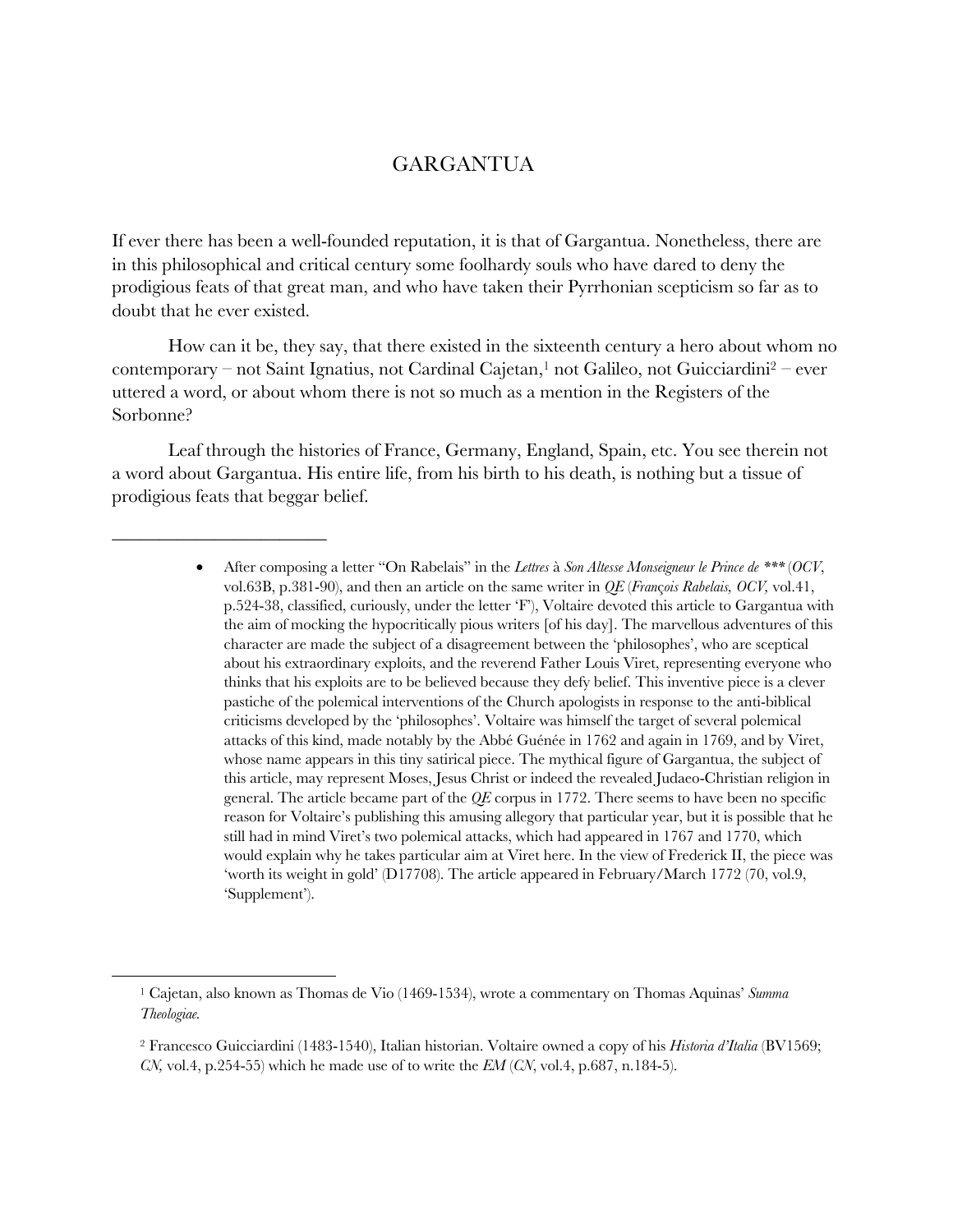His mother Gargamelle delivered him through her left ear. He had scarcely been born when he yelled out for drink in a fearsome voice that was heard in the Beauce and the Vivarais.<sup>3</sup> Sixteen ells of cloth were needed for his codpiece alone, and a hundred skins of dun cows for his shoes.4 He was not yet twelve years old when he won a great battle and founded the abbey of Thélème. <sup>5</sup> He was given as his wife Mistress Badebec, <sup>6</sup> and it is proven that Badebec is a Syriac name.7

They would have it that he swallowed six pilgrims in a salad.<sup>8</sup> It is claimed that the stream of his piss became the River Seine, and that it is to him alone that the Parisians owe that fine waterway.9

All the above seems against nature to our carping philosophers, who are unwilling to assert even the most plausible things, unless they can demonstrably be proved.

They point out that just because the Parisians have always believed in Gargantua, that is not a reason for the other nations to believe in him. If Gargantua had performed even one of the exploits attributed to him, the entire Earth would have resounded with it, all the chronicles would have spoken of it, a hundred monuments would have borne witness.<sup>10</sup> They openly go so far as to describe the Parisians who believe in Gargantua as "badauds", <sup>11</sup> superstitious imbeciles, amongst whom insinuate themselves hypocrites who feign to believe in Gargantua in order to acquire some priory or other belonging to the abbey of Thélème.

<sup>5</sup> *Gargantua*, ch.44, 52-57.

<sup>6</sup> *Pantagruel*, ch.2.

<sup>7</sup> Boulenger's note explains: 'In the West and South-West [of France], "badebec" means with open mouth, mouth agape. In the patois of Bergerac of the present day, "bada" means "to have the mouth gaping open"; and a "badebec" is a candlestick into which a resin candle is stuck' (*Œuvres complètes*, p.199, n.6). Voltaire loves to mock etymological flights of fancy, with Samuel Bochart the author he most often takes aim at. The name 'Badebec' resembles the names of some of Voltaire's characters of Eastern origin, in particular the fakir Bambabef in the article on 'Fraud' in *DP*, which had recently been reprised under the same heading in *QE*; and Babouc, the hero of Voltaire's tale *Le Monde comme il va* (1748).

<sup>9</sup> An invention by Voltaire. Gargantua drowns 260 418 men ('without the women and children', Trans. Screech, 2017) by urinating from the towers of Notre-Dame (*Gargantua*, ch.17, *Œuvres complètes*, p.75-76).

<sup>10</sup> An argument that Voltaire uses regularly, for example in chapter 2 of *L'Examen important de milord Bolingbroke*  (*OCV*, vol.62, p.177), and in the second interview of the *Dîner du comte de Boulainvilliers* (*OCV*, vol.63A, p.369-70).

<sup>11</sup> Voltaire devoted a short article in QE to the origin and meaning of the term 'badaud', which in the context of the present article might be translated 'idle gawpers'.

<sup>3</sup> *Gargantua*, ch.6.

<sup>4</sup> *Gargantua*, ch.8: 'eleven hundred skins' according to Rabelais (*Œuvres completes de Rabelais*, ed. J. Boulenger, Paris, n.d. [1965], p.50).

<sup>8</sup> *Gargantua*, ch.38.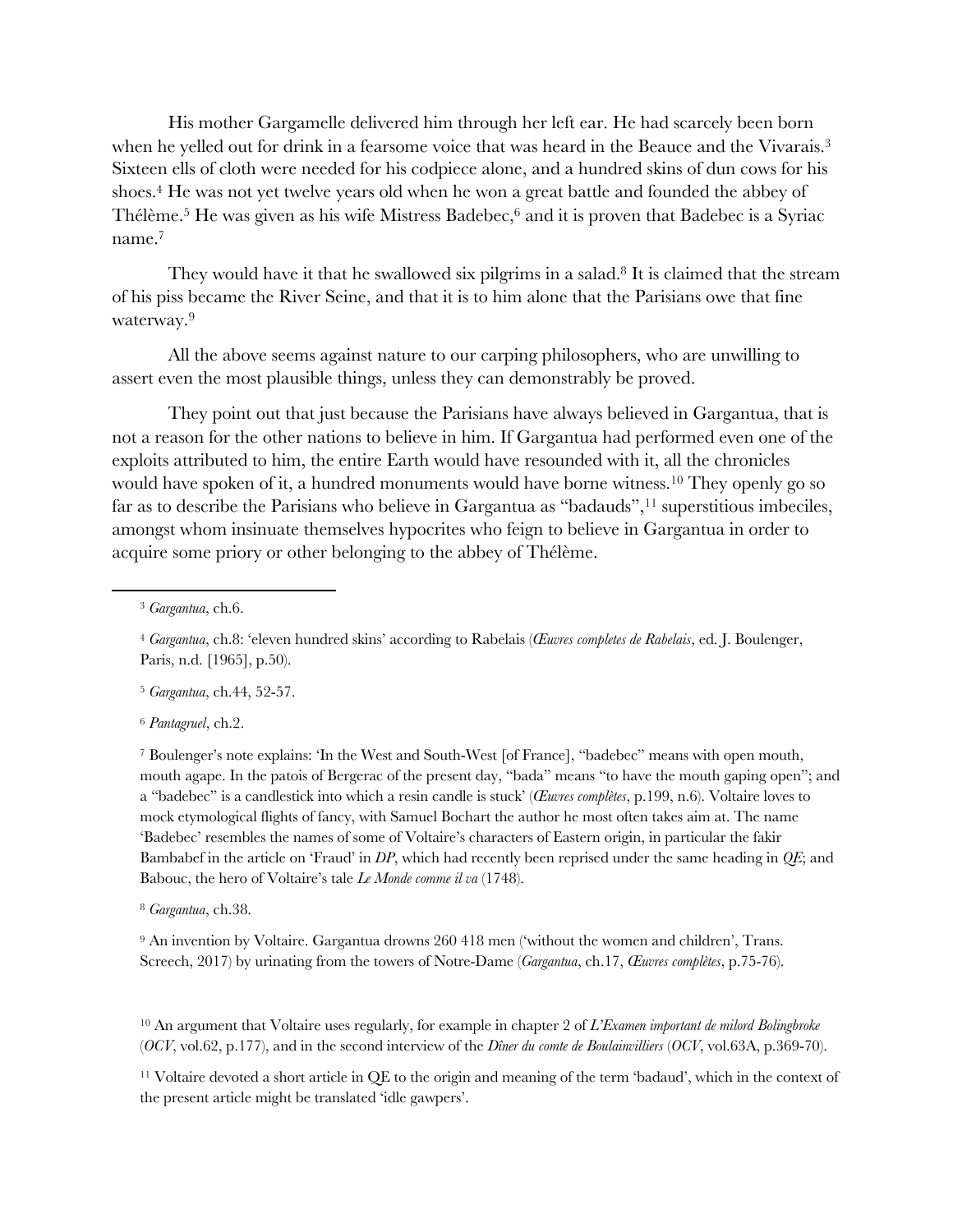The reverend Father Viret, that wide-sleeved Cordelier, confessor of ladies and the King's preacher, has made reply to our Pyrrhonians in a manner not to be refuted. <sup>12</sup> He proves very learnedly that if no writer apart from Rabelais spoke of the amazing exploits of Gargantua then neither did any historian say anything to contradict them;13 that even the cautious de Thou who believes in spells, predictions and astrology, has never repudiated Gargantua's miracles.<sup>14</sup>

Nor have they been so much as called into question by La Mothe le Vayer. Mézerai holds them in such regard that he says not a single word about them. These amazing exploits took place in the sight of the entire Earth. Rabelais was witness to them. He was incapable of being either deceived or a deceiver. Had he deviated one jot from the truth, all the peoples of Europe would have revolted against him; all the gazetteers, all the journalists would have loudly decried the fraud, the imposture.

In vain do the philosophers – who come out with an answer on every topic - say there were no gazettes or newspapers in those days. There was the equivalent, is the reply to give them,

<sup>13</sup> Voltaire imitates a style of reasoning that was used by the 'antiphilosophe' party of the second half of the eighteenth century. As Didier Masseau explains: 'The fact that these astonishing happenings [the miraculous events of Biblical times] had impressed a wide audience and had not been gainsaid by the very people whom they had power to hurt is considered a weighty argument' (*Les Ennemis des philosophes. L'antiphilosophie au temps des Lumières*, Paris, 2000, p.220). Viret in fact makes use of this argument in his refutation of the *Dîner du comte de Boulainvilliers* in *Le Mauvais Dîner,* p.83-84.

<sup>14</sup> Voltaire inserts an authentic observation into this fictional article. He greatly esteemed de Thou, but a marginal note in his copy of *l'Histoire Universelle* (11 vols, Basle, 1742, BV3297) states: 'de tout croit à la sorcellerie' ('de Thou believes in witchcraft') (*CN*, vol.9). Indeed, at this place in his history de Thou writes: 'It is commonly believed that she [Diane de Poitiers] resorted to the aid of love potions and spells to inspire in Henry II the passion he conceived for her' (vol.1, p.241). The two authors mentioned after de Thou were equally well regarded, although to a varying degree, by Voltaire. In the 'Catalogue des écrivains' in his *Siècle de Louis XIV*, Voltaire heaps praise on La Mothe Le Vayer, whom he describes as a 'great Pyrrhonian, and well known as such' (*OH*, p.1173). Mézeray, whose writings were a major source for Voltaire's own work, particularly for *EM*, is given a rather less eulogistic review: 'audacious rather than accurate, with an uneven style'. Mézeray had nonetheless the merit of having 'lost his pensions for having said what he believed to be the truth' (*OH,* p.1186).

<sup>12</sup> Louis Viret has already been mocked in *QE* articles on 'Authors' and 'Humility' (*OCV*, vol.39, p.253; see below, p.297). In [Voltaire's] very recent Père Nicodème et Jeannot, Viret is one of a group whose writings are 'leaden and sanctimonious' (*OCV*, vol.72, p.367). As it happened, Viret had published in 1767 his Réponse à la Philosophie de l'histoire (Lyon, BV3452), which Voltaire annotated on the first page: 'by an idiot' (*CN*, vol.9). The same year that the first volume of *QE* appeared, Viret issued a long refutation of the *Dîner du comte de Boulainvilliers*: the work is entitled *Le Mauvais Dîner, ou lettres sur le Dîner du comte de Boulainvilliers* (Lyon, 1770). On that occasion, it seems that Voltaire did not trouble to procure a copy, but these two refutations earned Viret a minor role as an absurd and sanctimonious author here and elsewhere in *QE*. [Translator's note: Voltaire describes Viret as a 'Cordelier'. The Cordeliers were members of a religious order, also known as the Franciscans of the Strict Observance. The saying 'avoir la conscience large comme la manche d'un Cordelier' ('to have a conscience as wide as a Cordelier's sleeve') described an unscrupulous person whose conscience was easily appeased. By the late eighteenth-century, the term 'fille' ('girl', 'young woman') used without a qualifier, such as 'vertueuse' ('virtuous'), commonly implied a prostitute. Voltaire collocates it with 'confesseur', leaving his readers free to draw their own conclusions.]